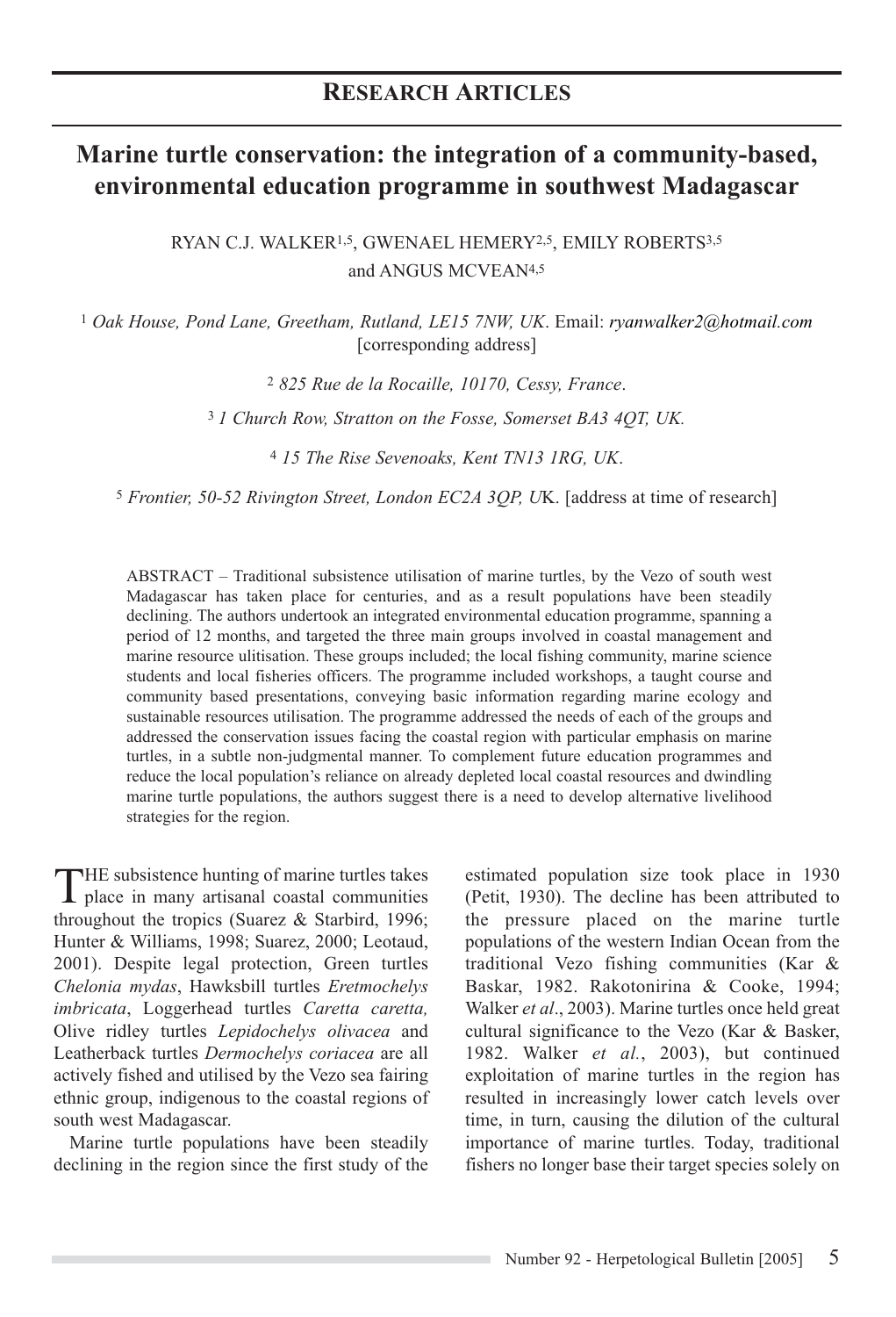marine turtles, and only very few of the older fishers observe the cultural traditions such as the ceremonial slaughter associated with turtle fishing. Marine turtles are now exclusively fished opportunistically as part of a multi species fishery, due to a regional turtle population crash, with fishers reporting a four fold drop in catch numbers in the last 10 years (Walker *et al*., 2003). More emphasis is now placed on utilising marine turtles for financial gain (Walker *et al*., 2004), in this impoverished region of the world.

Marine turtle nesting sites within the region, have also been subjected to exploitation over many years (Rakotonirina & Cooke 1994; Walker *et al*. 2003). Only three of the twelve known green turtle, and one of the three known hawksbill nest sites remain actively used in the region, due to molesting of nesting females and collection of eggs (Walker *et al*., 2003). Despite a reasonable understanding of the biology and ecology of the species exploited, local Vezo populations still had some fundamental misunderstandings regarding marine turtles. For example many people found the low reproductive potential of marine turtles difficult to grasp, when they clearly witnessed them laying so many eggs.

It has been recognised that small scale, community based environmental education programs are the most effective and necessary forms of conservation in developing rural subsistence communities that are heavily reliant on natural resources (Ratotonirina & Cooke, 1994; Durbin & Ralabo, 1994; Jacobson & Norris, 1998; Kapurusinghe, 2000; Hunter, 2000). Often, people are aware of environmental problems which effect them, and know that they are the result of human activity (Durbin & Ralambo, 1994), but fail to make the link that they personally should change their behaviour as they see no point in just one person changing. Therefore, when undertaking an environmental education program it is important to try and include all sectors of the community that export a particular resource. Throughout the world there are many examples of governmental and non-governmental bodies approaching marine turtle conservation by means of well managed attempts at community based environmental education (MTCA, 1997; Hunter, 2000; Leotaud, 2001). Most of these programmes have demonstrated that for people to come up with solutions they must first know and understand the problem. Basic biology and ecology of marine turtles and that of other locally exploited species is generally well understood, with a few exceptions, as one would expect from communities that base there sole livelihoods on the local natural resources.

Over a period of two years Frontier Madagascar, a joint collaboration between the UK based Non Governmental Organisation (NGO), The Society for Environmental Exploration (SEE) and The Institute Helieautique et des Marines, Toliara (IH.SM) have been initiating community based marine conservation efforts in the region of south west Madagascar, particularly in the village of Anakao (Fig. 1). Anakao supports the largest fishing community in the area, with many fishers exploiting marine turtles (Walker *et al*., 2003; Ratotonirina & Cooke, 1994).

## **Background**

The traditional fishing community of Anakao is located in the arid south west region of Madagascar, 20 km south of the port of Toliara (Fig. 1). The arid conditions ensure that the agricultural potential of this coastal region is limited. Therefore, the coastal communities of the region rely heavily on resources provided by the marine and coastal environment. Mangroves (Cook *et al*., 2000), reef fisheries (Laroche & Ramanarivo, 1995) and marine mega fauna, such as sharks (Cooke, 1997) and marine turtles (Walker *et al*. 2003; Rakotonirina & Cooke, 1994) are all showing signs of over-exploitation, as the fishing population has increased in the Toliara region by a factor of five over a period of 17 years (DRH/FAO 1992). Slight shifts in the cultural standings of the Vezo, who view the sea as a commons (Koechlin, 1975), has also attributed to the over-exploitation of the local marine environment. The Vezo, particularly in the Anakao locality have switched from their semi nomadic way of life to a more settled existence, allowing for more concentrated pressure on local marine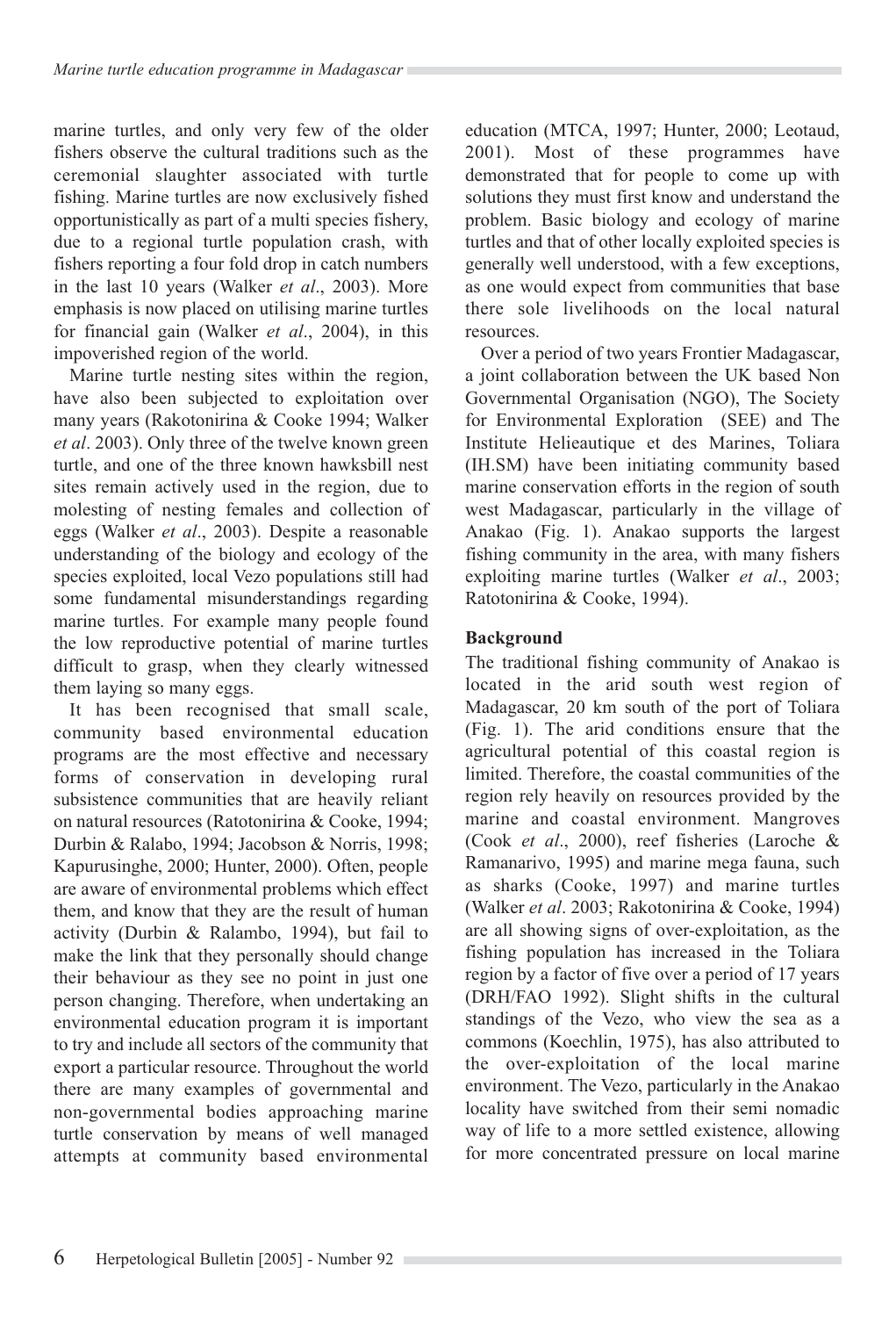



**Figure 1**. Southwest coast of Madagascar.

and coastal recourses. Anakao is the focal point of the marine turtle fishing efforts in the region with the village acting as a sink for captures (Walker *et al*., 2004). Fishers from Anakao and the surrounding villages, supply dealers based in Anakao who in turn process the meat and sell it on to traders or members of the community. The whole operation is carried out on a small-scale, subsistence level.

The legal protection of marine turtles in Madagascar has been ignored, by both the authorities and fishers alike. Laws were passed in as early as 1923 solely targeting the protection of marine turtles, decree 24 passed in October 1923 declared protected nesting sites on five islands around the country including Nosy Ve (Fig. 1). In the case of Nosy Ve the law has seldom, if ever been, respected. In the resent past the Food and Agricultural Organisation (FAO) conducted awareness trips to the coastal villages south of Toliara regarding conservation of mangroves, marine turtles and sharks, but funding for such exercises has been their limiting factor and the environmental education exercise was short lived. At present there are no strategies in place undertaking practical conservation measures to protect habitats, nest sites or marine turtles themselves within the region, or education programmes to promote awareness of sustainable resource utilisation within the local small subsistence fishing communities.

Sensitivity and respect is of paramount importance when approaching the subject of resource use of endangered species such as marine turtles, within communities such as Anakao. For example a brief marine turtle awareness program was carried out by a French NGO from La Reunion in Anakao, but was greeted with some hostility by some sectors of the target audience. The project was deemed to be too aggressive and judgemental by some members of the community (Webster, pers. comm.).

With this in mind an education programme was devised to target all those involved in the local subsistence marine turtle fishery, to be delivered in a subtle, sensitive non-judgmental manner that respected local culture and traditions. The programme took a three-tiered approach targeting three main stakeholders. Firstly, community members, fishers, turtle dealers and turtle traders. Secondly, marine science students from Institute Halieautique et des Sciences Marines (IH.SM) based in Toliara, and finally, local government fisheries officers based in Toliara, who were considered the present jurisdiction body for the region's fisheries activity. The programme included village presentations, workshops and a structured taught course, the Darwin Initiative funded Madagascar Marine Biodiversity Training Program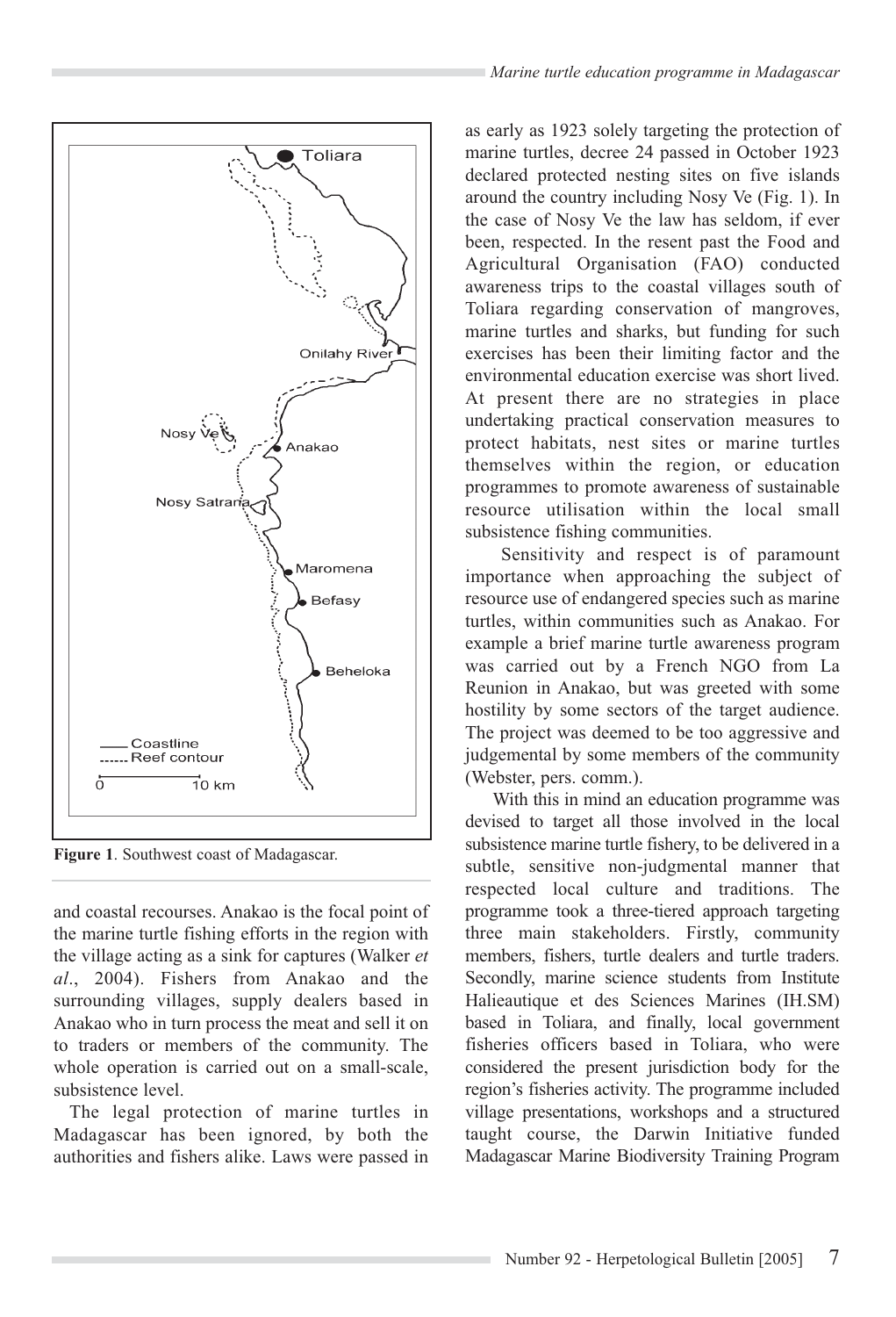(MMBTP) (Webster *et al*., 2003a), implemented over a period of 12 months, by a team of trained staff. The team consisted of a Training Coordinator, Marine Scientist and a local Training Officer. Participants involved in the education and training programme were made aware of the programme and activities, and their involvement was purely voluntary. Due to the integrated nature of the marine environment and the traditional subsistence resource utilisation within it,



a marine turtle education programme had to be included as part of a well balanced education programme encompassing all spheres of the marine environment and the resources it provides (Webster *et al*., 2003a).

## **Education programmes undertaken**

The education programme was broadly split into three sections (Fig. 2), the first two being the MMBTP targeting local students and fisheries officers. Thirdly, workshops for local fishers, and village-based presentations targeting a wide demographic with the community of Anakao were undertaken.

### *Madagascar Marine Biodiversity Training Programme.*

The Darwin Initiative funded MMBTP was conducted between October 2001 and October 2002. The aim of the programme was to educate different sectors of the local population on sustainable resource management. Turtle resource utilisation is considered a component of the local traditional fishery and was centred on for parts of the programme. The first group included IH.SM students, the second, local government fisheries officers from Toliara, and the last group comprised of local fishers, and representatives from *Fikambanana Miaro sy Mampandros an'l Nosy Ve* (FI.MI.MA.NO), a community based organisation,

**Figure 2**. Flow Chart showing the three education tools used and each respective target audience.

responsible for the guardianship of the culturally significant island of Nosy Ve, and its surrounding reefs (Table 1). Significant numbers of marine turtles are harvested from the surrounding reefs of Nosy Ve each year (Walker *et al.,* 2003). Activities included:

## *Marine Science students, IH.SM*.

A continuing education programme (MMBTP) that centred on the practical aspects of marine resource management, surveying and monitoring (Table 1) was undertaken. It was felt that the students had a very good theoretical knowledge of the marine environment and local resource use, but lacked any practical field based study. This was rectified by incorporating practical monitoring and surveying methods and field techniques, with workshops and discussion groups which included the conservation issues associated with marine turtle exploitation. Twelve students completed the course, taught in French, undertaken by a full time training coordinator. As a result a habitat monitoring plan was devised for the local area (Webster *et al.,* 2003b) to enable the programme to gain some sustainability.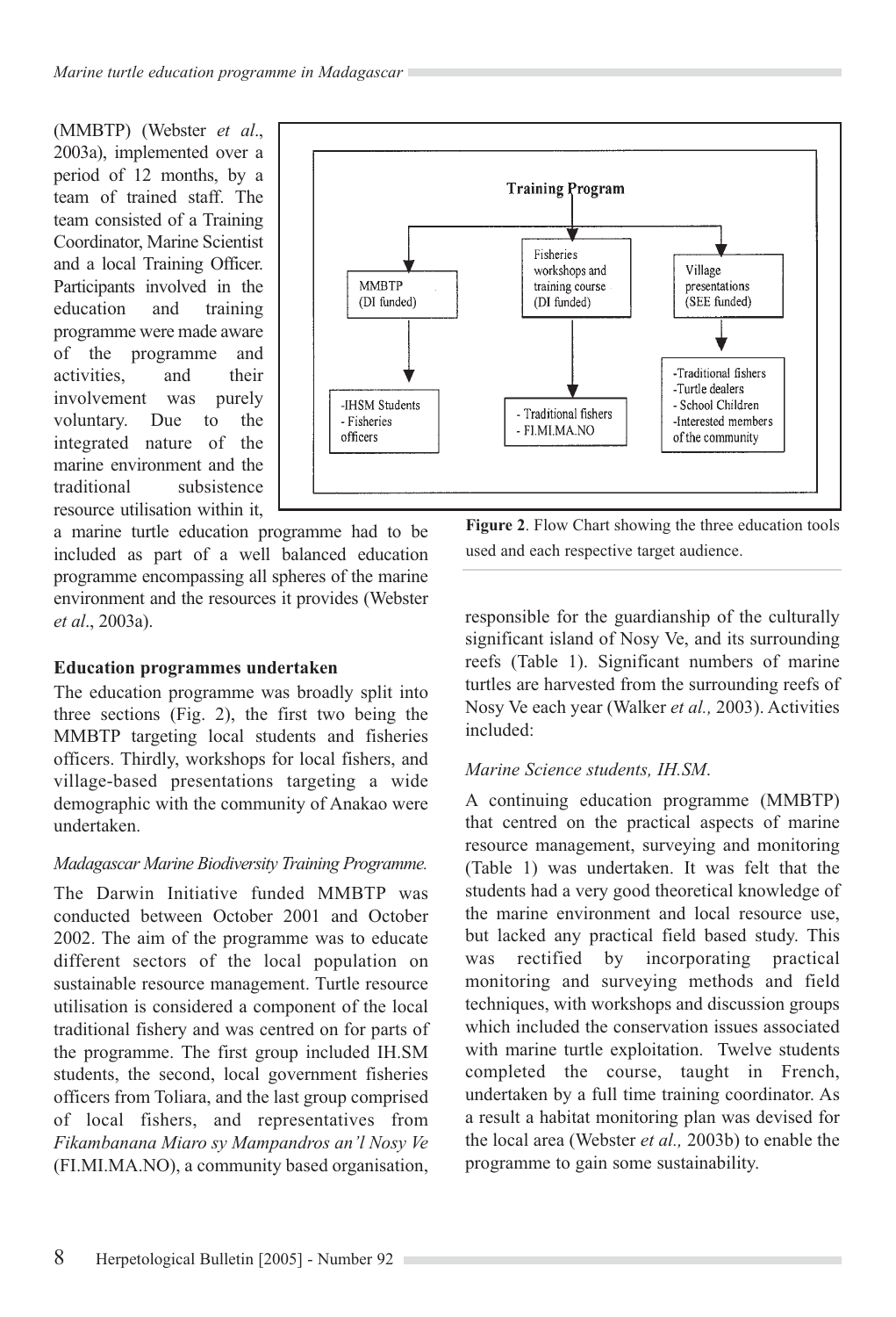| Demographic<br>Target                                                                               | participants<br>Number of     | Details of training program                                                                                                                                                                                                                                                                                                                                                                                                                       | Length of training<br>program |
|-----------------------------------------------------------------------------------------------------|-------------------------------|---------------------------------------------------------------------------------------------------------------------------------------------------------------------------------------------------------------------------------------------------------------------------------------------------------------------------------------------------------------------------------------------------------------------------------------------------|-------------------------------|
| <b>IH.SM Students</b>                                                                               | $\overline{a}$                | Lagoon and beach mapping exercise to create a data base prior to a fictitious hotel development.<br>Underwater visual census surveys, noting commercially important species.<br>Socio economic surveys regarding local turtle harvest and exploitation.<br>Intertidal zone mapping exercise for a fictitious turtle nesting beach<br>Mangrove biodiversity and socio-economic surveys.<br>Practical exercises (survey and monitoring techniques): | 2 weeks for each project      |
|                                                                                                     | $\overline{c}$                | Reporting of results (data analysis and development of management recommendations)                                                                                                                                                                                                                                                                                                                                                                | 2 weeks for each project      |
|                                                                                                     | $\Box$                        | Presenting the Darwin initiative Marine Biodiversity Training project. IH. SM Library, Toliara, 18 <sup>th</sup> March 2002.<br>Workshop                                                                                                                                                                                                                                                                                                          | $1 \, \text{day}$             |
|                                                                                                     | $\delta$                      | Scientific Research, Public Awareness and Mana gement Strategies for the Sustainable Use of Marine and Coastal<br>Resources. Anakao School 10 <sup>th</sup> July 2002.<br>Workshop                                                                                                                                                                                                                                                                | $1 \text{ day}$               |
| Officers (Toliara<br>Inter Regional<br>Fisheries and<br>Resources<br>Fisheries<br>Branch)<br>Marine | $\circ$                       | Visits to existing libraries to find reports of particular relevance to the post holder and contacting a number of<br>external organisations for data and information pertinent to each officer's role.<br>Find group motivation exercise to improve access to information:                                                                                                                                                                       | 3 days                        |
|                                                                                                     | $\circ$                       | Regional Problems for the Marine and Coastal Environment and the Fisheries Department and Identification of<br>Solutions. IH.SM Library, Toliara 23 May 2002.<br>Workshop                                                                                                                                                                                                                                                                         | $1 \text{ day}$               |
| representatives<br>(FLMLMA.NC<br>community<br>Anakao).<br>Local                                     | $\overline{ }$                | Discussions / Lecture. (Very short, informal and interactive allowing participants to share there experiences)<br>Coral reefs as habitats<br>Marine Mega fauna<br>Turtle life cycles                                                                                                                                                                                                                                                              | 4 days                        |
| there families<br>Fishers and<br>(Anakao)                                                           | $\delta$                      | Scientific Research, Public Awareness and Mana gement Strategies for the Sustainable Use of Marine and Coastal<br>Resources. Anakao School 10 <sup>th</sup> July 2002.<br>Workshop                                                                                                                                                                                                                                                                | $1\,\mathrm{day}$             |
|                                                                                                     | 4                             | Notes passed out on marine turtle biology and ecology (specifically to turtle dealer and fishers)                                                                                                                                                                                                                                                                                                                                                 | $2 \text{ days}$              |
| School children                                                                                     | $\frac{+}{6}$                 | Children's workshops at Anakao school (23 <sup>rd</sup> November 2001):<br>Drawing completion<br>Marine turtle play                                                                                                                                                                                                                                                                                                                               | $1 \text{ day}$               |
|                                                                                                     | $290 + (over 2)$<br>showings) | Chinese puppet show, to highlight sustainable resource exploitation (7 <sup>th</sup> March 2002).                                                                                                                                                                                                                                                                                                                                                 | 2 days                        |
|                                                                                                     | $150+$                        | Musical presentation on marine mega fauna (12 <sup>th</sup> June 2002).                                                                                                                                                                                                                                                                                                                                                                           | $1 d$ ay                      |

**Table 1**. Summary of the training programme, highlighting the different components of the training and the target audience.

 $\overline{\phantom{0}}$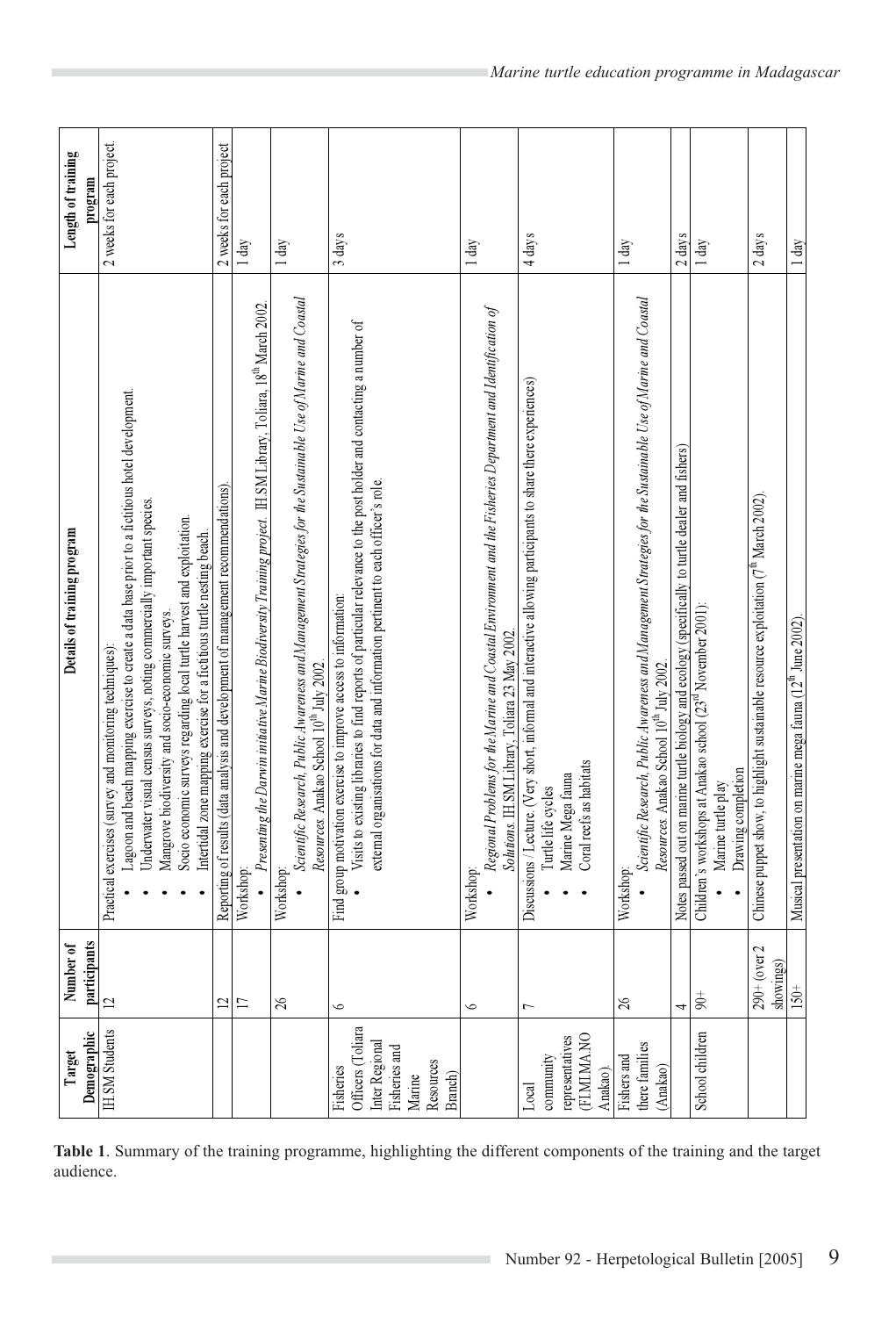*Fisheries Officers (Toliara INTER regional Fisheries and Marine Resources Branch)*. Workshops were organised to highlight conservation implications facing the local marine and costal environment. Information concerning current thinking on tropical artisanal fisheries management was disseminated via lectures and discussion sessions (Table 1). Most fisheries officers in Madagascar are poorly funded and only have accesses to dated theories and techniques, with some undertaking training over 20 years ago (Webster *et al*. 2003a). The training programme aimed at complimenting existing knowledge, providing information that could contribute to their job objectives and aimed at improving work results, particularly with regards to environmental protection (Webster *et al*. 2003a). Again, the workshops were conducted in French by the training coordinator and a marine scientist.

*Local Fishers, Community and FI.MI.MA.NO Representatives*. A practical workshop and a threeday training course, introducing ideas behind sustainable resource management and basic marine ecology, including turtle biology and ecology were undertaken (Table 1). Seven FI.MI.MA.NO representatives completed the course and numerous local fishers most of whom were involved in marine turtle fishing. Information was disseminated in spoken French by the training coordinator and the marine scientist. Concepts were translated into Vezo Malagasy by the local counterpart training officer.

*Local Community Village Education Presentations.* The DI funded MMBTP was complimented by environmental education presentations in the village of Anakao. A quarterly education programme was run in the village for one or two days, targeting a particular demographic sector and tailoring it to the audience. All education programs were delivered in spoken French and then each phrase repeated in Vezo Malagasy, activities included:

November 2001 – a play presented at the Anakao school, involving two turtles, one that is caught and sold, and one that is kept free and visited by tourists, trying to highlight the long term monetary



**Figure 3**. Turtle ecology sketch, village presentation, Anakao. Photograph by G. Hemery.

value of marine turtles gained from tourism (Figure 3). The play involved local school children (5–15 years) and tried to emphasise the drawbacks of harvesting smaller specimens that have not had a chance to become sexually mature, and the effects of egg harvesting. The play tried to promote a more responsible approach to turtle exploitation, rather than trying to dissuade the community to completely stop marine turtle exploitation, due to the importance of the animals to the local economy and livelihoods. A drawing competition was also held for the children, who were asked to draw a species they considered important that lived on the reef. Approximately 90 school children were in attendance, with 20 adults.

March 2002 – Chinese shadow puppets show highlighting the message of sustainability in resource use. The show was performed twice with audiences including school children (5–15 years) and fishers, turtle dealers and other village representatives. Adaptations were made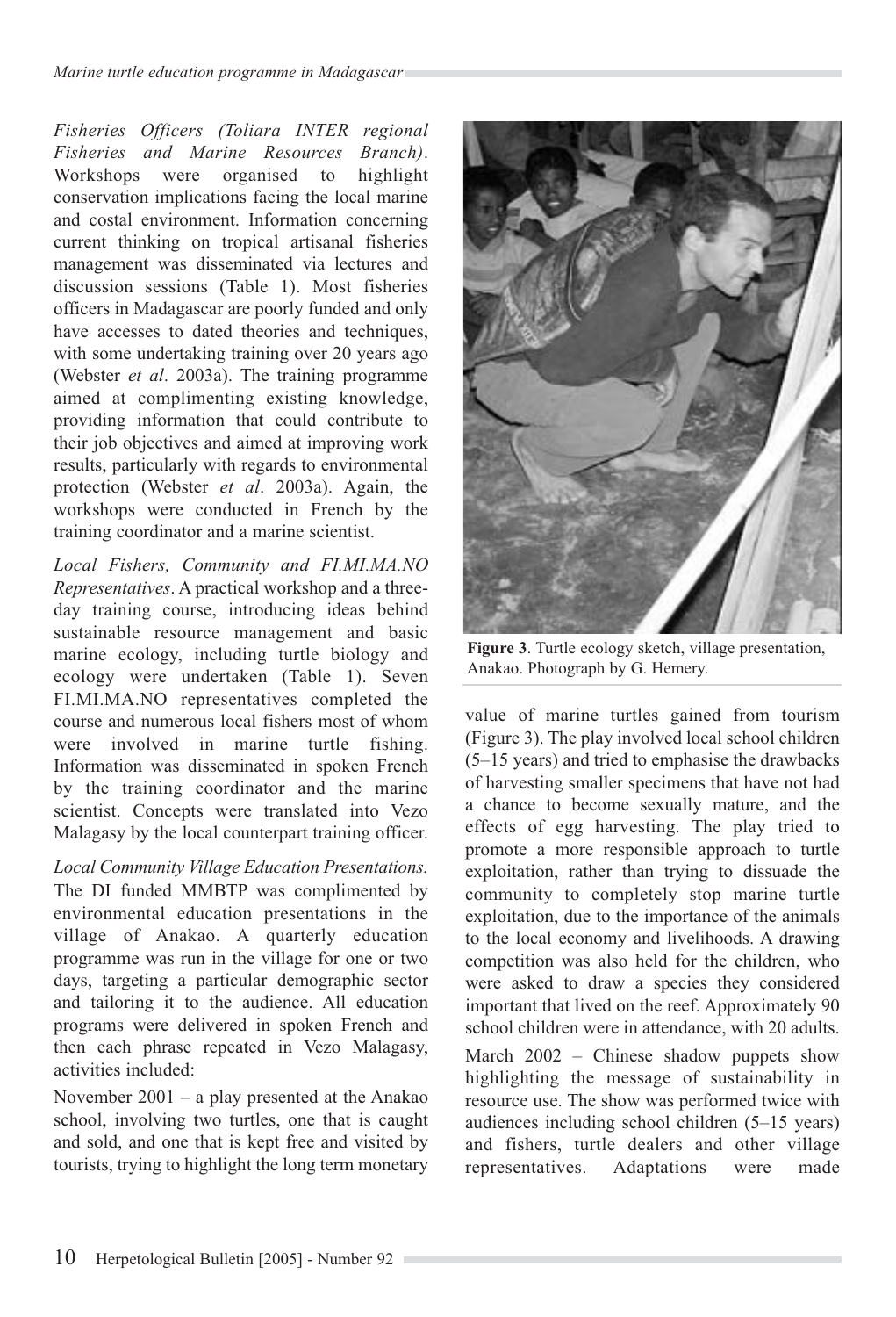appropriately for each audience, with over 100 children and 30 adults present at the first showing and 160 adults and children present for the second showing. A simple song was introduced concerning the sustainable exploitation of marine species.

June 2002 – visual, verbal and musical presentation concerning marine mega fauna (including turtles), life cycles, migration and tagging. The audience was general, including all sectors of the village, with approximately 150 people in attendance. Songs were included in the presentations, in an attempt to pass on a basic conservation messages. Notes on turtle biology and ecology were passed on in both spoken and written Malagasy to the four turtle dealers in Anakao and their families.

## **DISCUSSION**

Due to the failure of laws forbidding the capture of marine turtles (Walker *et al*. 2003), it is the belief of the authors that the only means of controlling non-sustainable resource exploitation in this region is through well managed environmental education programmes. The education programme was thought by the authors to be important in highlighting the few certain aspects of turtle biology that were poorly understood or misunderstood. Indeed, Walker *et al*. (2003) claimed that most fishers who exploited marine turtles noticed a consistent decline in marine turtle catch numbers over the last 10 years, but that very few attributed the decline to an increase in turtle fishing effort, most making the claim that marine turtles were becoming increasingly 'clever', thus harder to catch. It was the aim of the education programme to demonstrate the relation between people's actions and their effects on the environment, and to encourage people throughout the community to take collective responsibility for these actions.

As well as educating the fishers and those involved in the marine turtle trade, the training of the local students from IH.SM was important, enabling them to be trained in the more practical aspects of survey and monitoring work and putting into practice the theoretical knowledge they have already gained form there study. The local fisheries officers also benefited, as the training programme helping to update and improve their general knowledge of resource conservation and integrated resource management. It is hoped that the programme stimulated community discussion and action groups, for example encouraging FI.MI.MA.NO to take more responsibility for local natural resource management.

Most working groups involved in community based marine turtle conservation efforts, agree that for management to work in developing coastal communities it must be compatible to the needs of each individual community (Hunter, 2000; Loetand, 2001). These needs have to be analysed and understood, must maintain flexibility for the dynamics of indigenous society and most importantly be initiated, monitored and maintained by the communities themselves. Environmental education is the first step in a wellrounded conservation effort. When the local population recognise the importance of biodiversity conservation and natural resource management then further initiatives can be developed such as the setting up of protected areas and empowering the local community to take responsibility for the management of such areas.

If a conservation effort in the Anakao region is to be successful in the long term, successful efforts else where in Madagascar and the Indian Ocean need to be learned from. Between 1969 and 1974, The World Wide Fund for Nature (WWF) supported extensive marine turtle surveys in the south west Indian Ocean (Kernf *et al.,* 2000), resulting in five new marine reserves in Mozambique and La Reunion. As a result, WWF and The World Conservation Union (IUCN) cosponsored Marine Turtle Specialist Group (MTSG) developed a community based conservation programme in the Fort Dauphin (southeast Madagascar) area. The area was an important nesting ground for Green, Hawksbill and Loggerhead turtles (Kernf *et al*., 2000). The programmes have partly come about as a result of the Malagasy government's identification of the site as a priority of tourism development, thus it was hoped that marine turtles would increase the tourism potential of the area.

At present there is no incentive for people in the Anakao region to stop fishing marine turtles,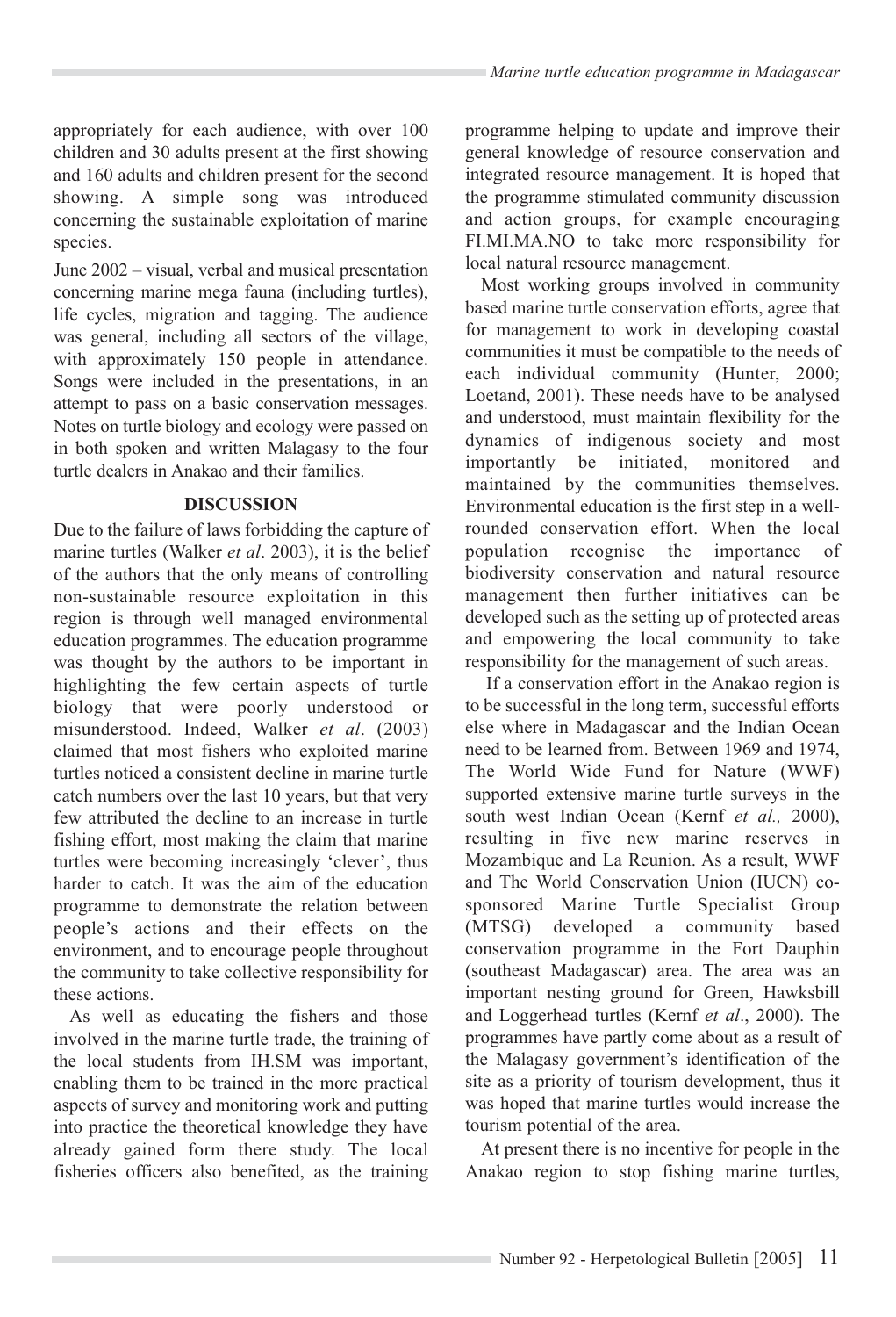indeed a 100 kg Green turtle is worth far more to a fisher than the reef fish captured while investing the same or even a lesser fishing effort (Walker *et al*., 2004). Throughout the programme it was hoped the dilution and reduction in the cultural status of turtles amongst the Vezo communities in the region will make fishers more willing to accept change and respect the conservation issues surrounding marine turtle fishing. This would suggest a need for the development of a low impact, sustainable alternative livelihood development in the area, to alleviate the pressure placed on the coastal marine resources, especially marine turtles. Environmental education takes time for people to accept ideas and modify their lifestyles accordingly. Changing people's perceptions through environmental education is the first step in a well-rounded conservation and development project.

## **ACKNOWLEDGEMENTS**

The research and training programme reported in this paper was only made possible with the cooperation and assistance from a great many individuals. Thanks to Nicola Beharrell, Liz Humphreys, Damon Stanwell-Smith, Matt Willson, and the rest of the overseas operations staff from SEE. Support was gratefully received from in country logistical staff, Jemima Stancombe, Sarah de Mowbray, and Patrick Randria, and our collaborative organisation: The Institute Helieautique et des Marines, University of Toliara, Madagascar. Thanks must go to the self-funding volunteer research assistances that contributed to this work. Most importantly thanks to all the Malagasy, fishers, turtle dealers, fisheries officers and students form Toliara and Anakao for their enthusiasm and support. Funding was gratefully received from the Darwin Initiative, UK Department for Environment, Food and Rural Affairs and the Society for Environmental Exploration. Comments on the improvement of the manuscript were kindly provided by Craig Turner. This paper is dedicated to the memory of Zalihanta Tanantely; Training Officer for the **MMRTP** 

## **REFERENCES**

- Cooke, A. (1997). Survey of Elasmobranch Fisheries and Trade in Madagascar. In *The trade in Sharks and Shark Products in the Western Indian and southern Indian and South Atlantic Oceans*. Marshal, N.T., & Bennett, R. (Eds.). TRAFFIC. 36 pp.
- Cooke, A. Ratomahenina, O. and Ranaivoson, E. (2000). Madagascar. In *Seas at the Millennium*, pp. 103–119. Shepard, C. (Ed.). Elsevier Science.
- DRH/FAO, (1992). *Pêche et aquaculture à Madagascar*. Rapport. DRH/UNDP/FAO. 78 pp.
- Durbin, J. & Ralambo, J.A. (1994). The role of local people in the successful maintenance of protected areas in Madagascar. *Envir. Conserv.* **21**, 115–120.
- Hunter, B. (2000). Community based management initiatives for marine turtle and dugong. *Reef Res.* **10**, 35–36.
- Hunter, B. & Williams, R. (1998). Sustainable hunting: in search of a solution. In *Marine Turtle Conservation and management in Northern Australia, Proceedings of a Workshop held at the Northern territory University Darwin, 3-4 June 1997.* Kennett, R. Webb, A. Duff, G. Guinea, M. & Hill, G. (Eds.). Northern Territory University: Centre for Indigenous Natural and Cultural Resource Management, centre for Tropical Wetlands Management.
- Jacobson S.K. & Norris K.S. (1998). Content Analysis of Tropical Conservation Education Programs: Elements of Success. *J. Envir. Edu.*  **30**(1). 38 pp.
- Kapurursinghe, T. (2000). Community participation in turtle conservation in Sri Lanka. In *Sea Turtles of the Indo Pacific: Research, Management and Conservation*. Pilcher, N. & Ismail, G. (Eds.). Washington, DC: Smithsonian Inst. Press.
- Kar, C.S. & Baskar, S. (1982). Status of sea turtles in the eastern Indian Ocean. In *Biology and Conservation of Sea Turtles*, pp. 365–372. Bjorndal, K.A. (Ed.). Washington, DC: Smithsonian Institute Press.
- Kernf, E. Groombridge, B. Abreu, A. & Wilson, A. (2000). *Marine Turtles in the Wild*. A WWF